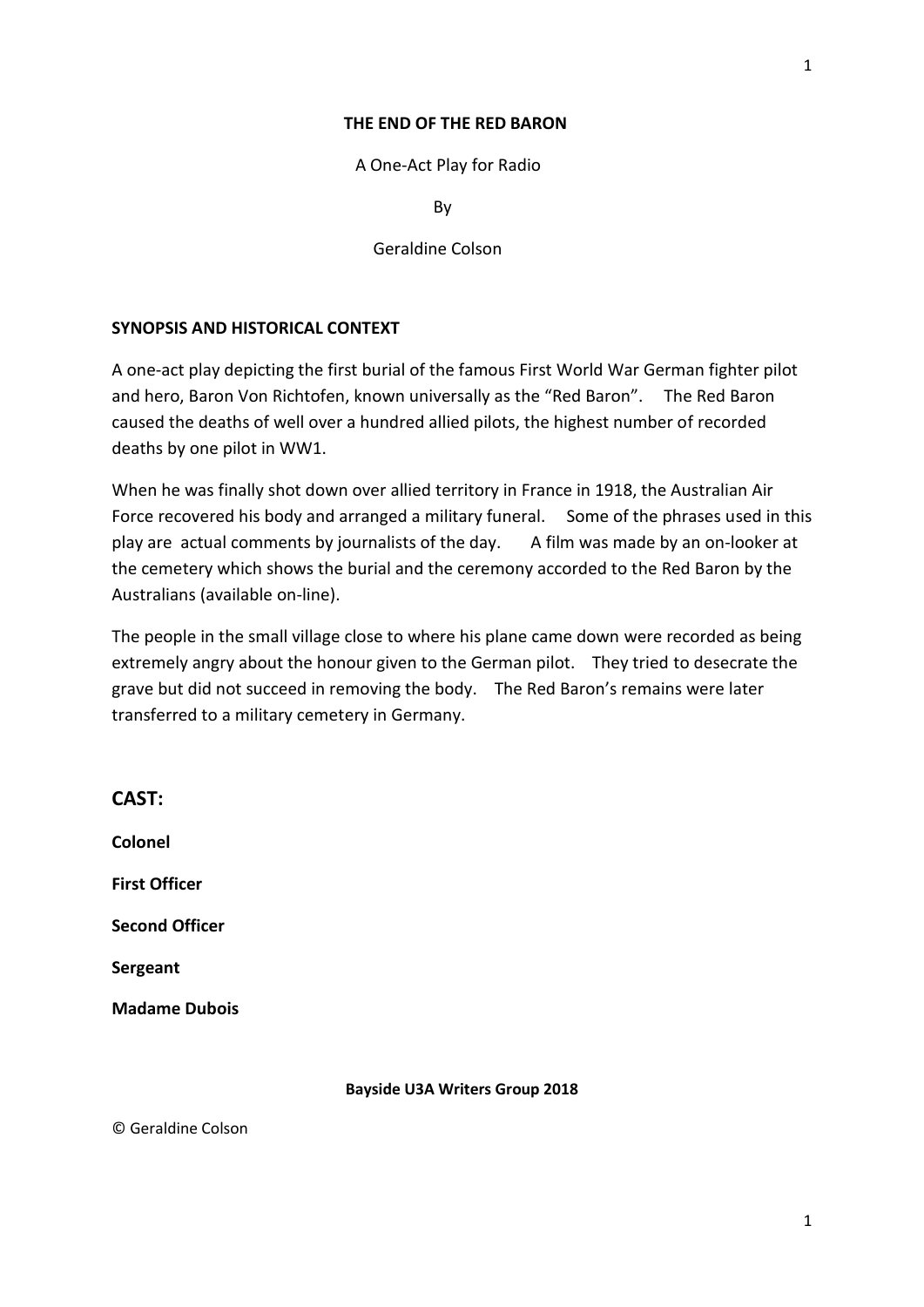### **THE END OF THE RED BARON**

**SETTING: Australian Army Camp, somewhere in France, World War 1.**

**AUDIO: Distant parade ground noises, indistinct. Door Opens, footsteps enter.**

- **Colonel:** Well, my boy, we gave him a great send-off, no doubt about that.
- **1 Officer:** The slow march and gun salute went off very well I thought. The men of the Australian Flying Corps No. 3 Squadron did him proud!
- **Colonel**: Ah Yes, The Red Baron. I thought the idea of taking the coffin in our truck to the graveyard was a great touch.

**2 Officer:** And we officers slow marching in full ceremonial dress.

- **1 Officer:** Ah, What a man!
- **2 Officer**: Courageous to the end.
- **Colonel:** Managed to land his plane. Came down beautifully. Parallel to the road.
- **1 Officer:** No wonder they called him the Red Baron, he was an aristocrat , no doubt about it.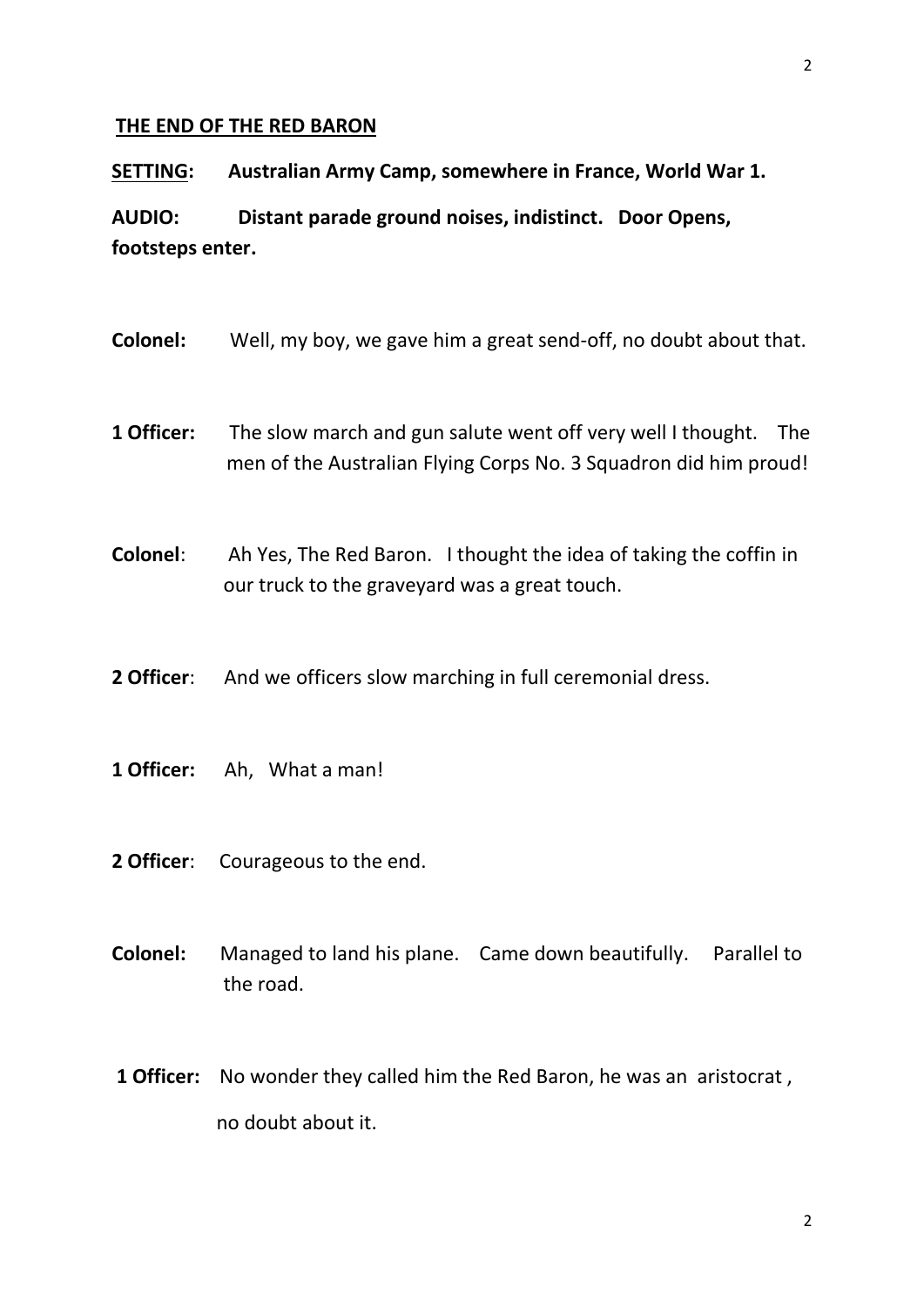**2 Officer:** There was a lump in my throat. Such a tragedy.

- **Colonel:** Steady on, old chap. I was VERY happy with our wreath . It's hard to get anything done by these Frenchies, but we managed. I signed it personally "To Our Gallant and Worthy Foe". Yes, quite fitting I thought.
- **1 Officer:** When a man has the presence of mind after being mortally wounded - to take off his goggles and cut the engines! Well, sir, we pilots know what that takes.
- **2 Officer:** The plane glided into the field. Extraordinary!
- **1 Officer:** It was the Canadian, Brown, who got him.

**Colonel:** Ah, but our artillery men got a shot at him. I think they could claim the hit. We'll know more after the plane is examined more closely.

- **2 Officer**: I don't like our chances of finding much, Sir. Most of it is already souvenired.
- **Colonel:** Ah well, Brown is claiming the kill. Just how many of our allies did The Baron get in the end?
- **1 Officer:** It was well over 100, maybe closer to 200. He had a go at Jones last week. Just luck that Jones shook him off.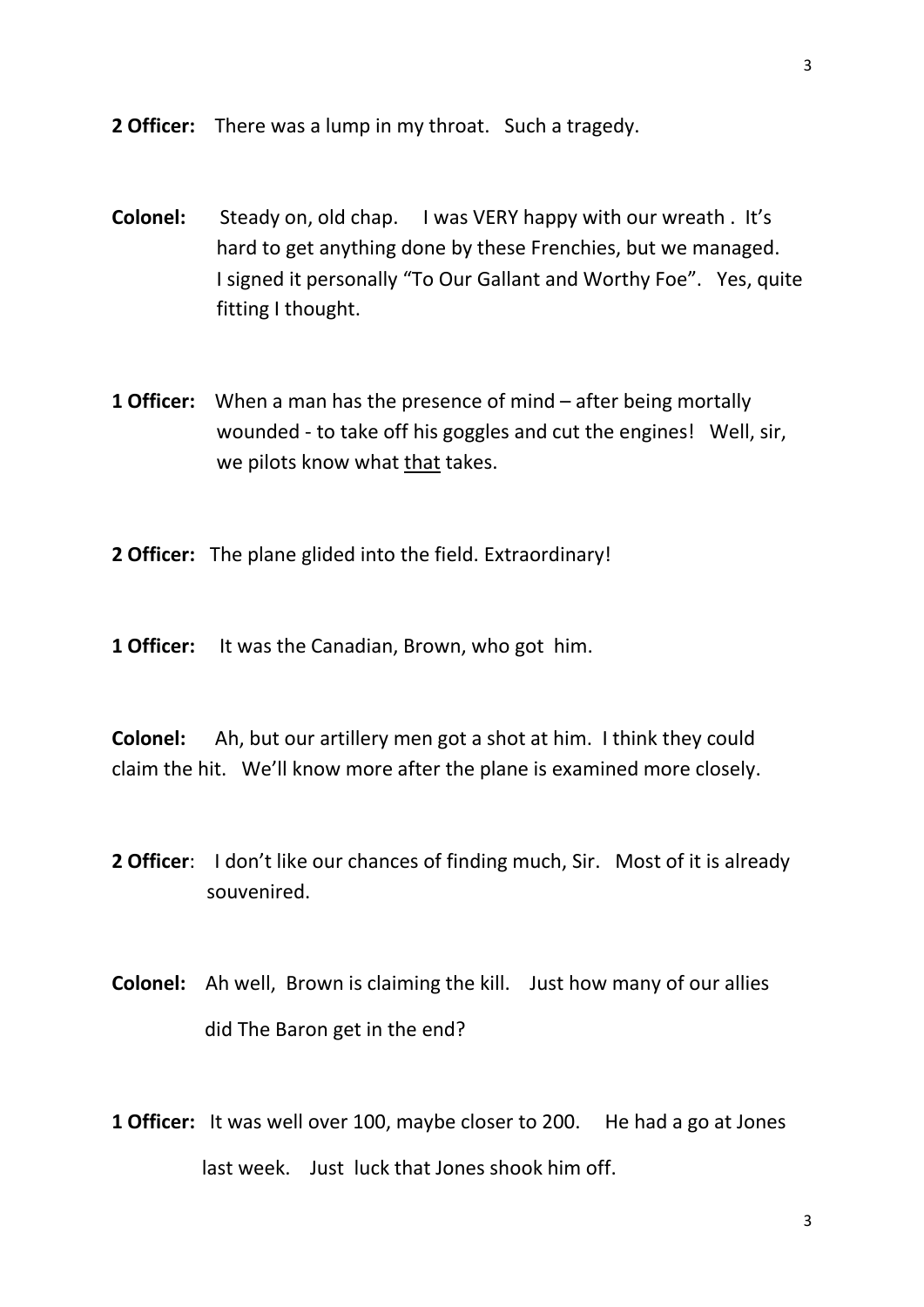### **AUDIO: KNOCK AT DOOR**:

**Colonel:** Come

# **AUDIO: SOUND OF DOOR OPENING,HEAVY FOOTSTEPS MARCHING AND TWO-STEP FOR SALUTE**

**Colonel**: At ease, Sergeant. What's the problem?

**Sergeant:** (Shouting, clipped speech) Sir, thought you should know, Colonel, Sir, there's been a ruckus in the cemetery. The Baron's grave has been tampered with.

**Colonel:** What! This is outrageous. What happened?

**Officer. 1** I thought there could be trouble.

**Sergeant**: Looks like they had a go at removing the body, Sir.

**Colonel:** Removing the body!? How dare they!

**Officer: 2** Did they actually take it?

- **Sergeant:** No sir, Must have been disturbed by our sentries. Made a mess of things though.
- **Colonel:** Do we know who's responsible?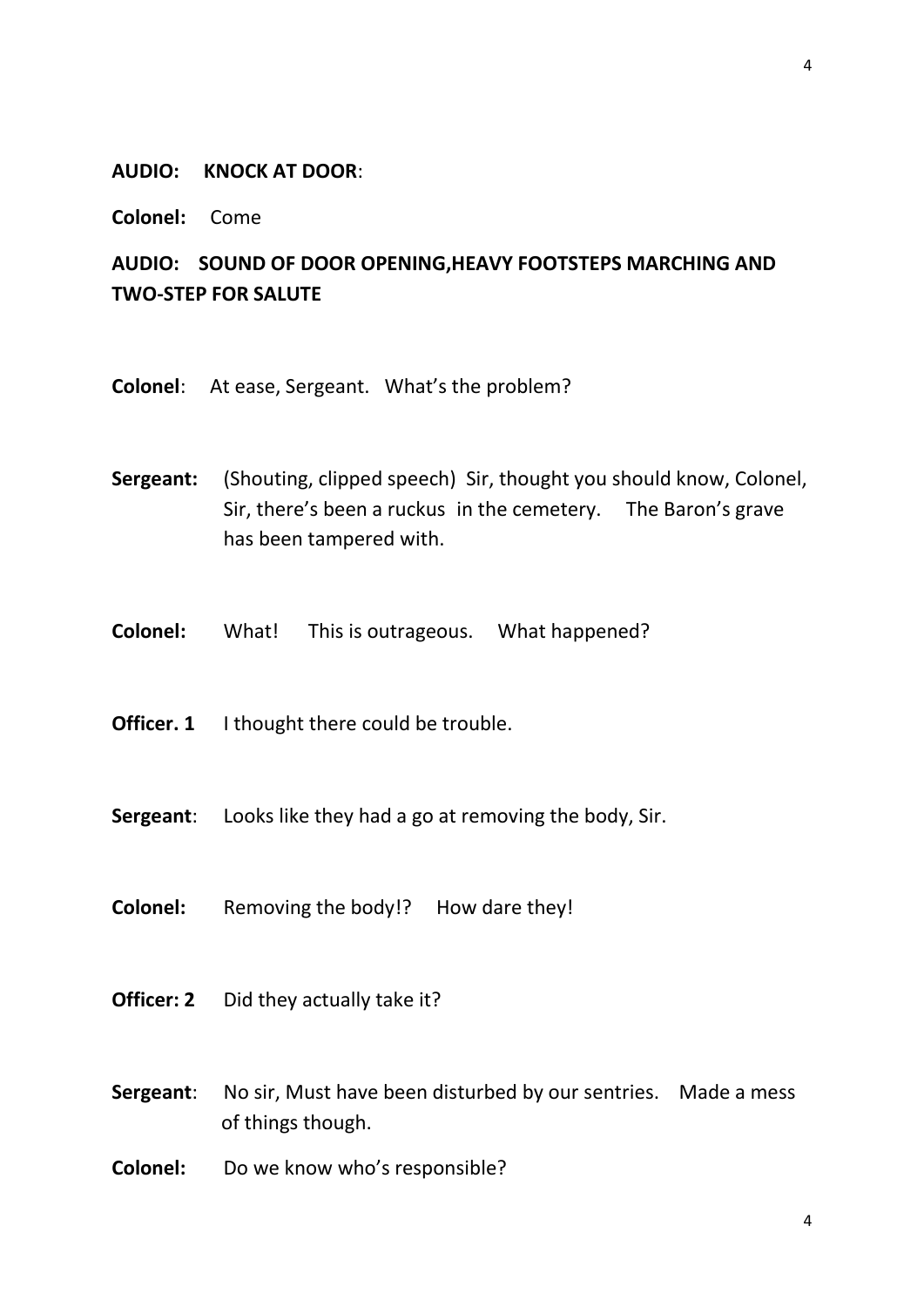**Sergeant:** Brought her in, Sir. That Madame Duboyse, Sir. Got all the Frenchies riled up. Right cranky she is, an'all.

- **Officer: 1** Hmmm. Madame Dubois. Quite a woman. I have to say I told you so Sir. I mean, it's only natural. A great many French people have died too.
- **Officer 2** They don't appreciate that Baron Von Richtofen is an officer and a Gentleman and we have our standards.
- **Officer 1** They just see a Gerry who has to be eliminated.
- **Colonel:** They'll just have to wear it. And pay for the damage. We are all brother officers, what? Bring her in, Sergeant.
- **Sergeant**: Sir. Yes Sir!!
- **AUDIO: Two-step for salute. Marching footsteps followed by door closing. Voices, including woman's voice high-pitched, protesting, in distance**
- **Colonel:** (Speaking over noise outside door) These peasant types don't know what it is to have a real code of conduct.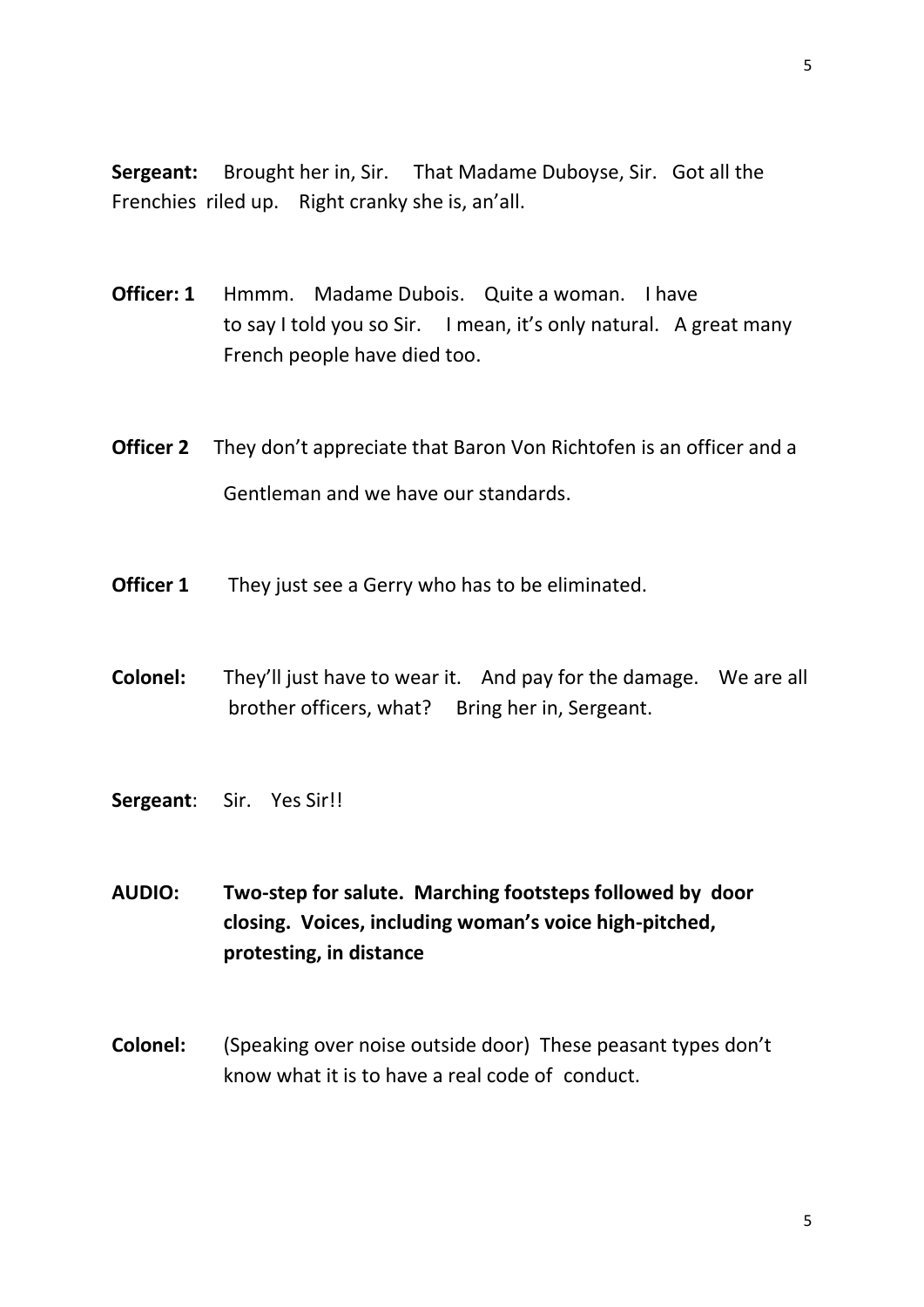- **AUDIO: KNOCK AT THE DOOR**.
- **Colonel:** Come!

**AUDIO: DOOR OPENS AND LOUD FOOTSTEPS. LOUD TWO STEP FINISH.**

**Madame Dubois:** Mon Dieu. Enlevez vos mains de moi vous euffian. Unhand me sir.

**Sergeant**: Sir!! Madame Duboyse, Sir.

**Colonel:** (**Irritated**) Yes, yes, man. At ease.

**Madame Dubois**: (**Speaks in strong accent, broken English**) I sank you, Sir. I must speak.

**Colonel:** Well, go ahead, madam. Spit it out.

**Madame Dubois:** (Angrily, voice rising) I speak Sir. Not spit. J'etudie l'Anglaise. I not spit.

**Officer** 1 (**Laughing)** Yes, Yes. Please get on with it, Madam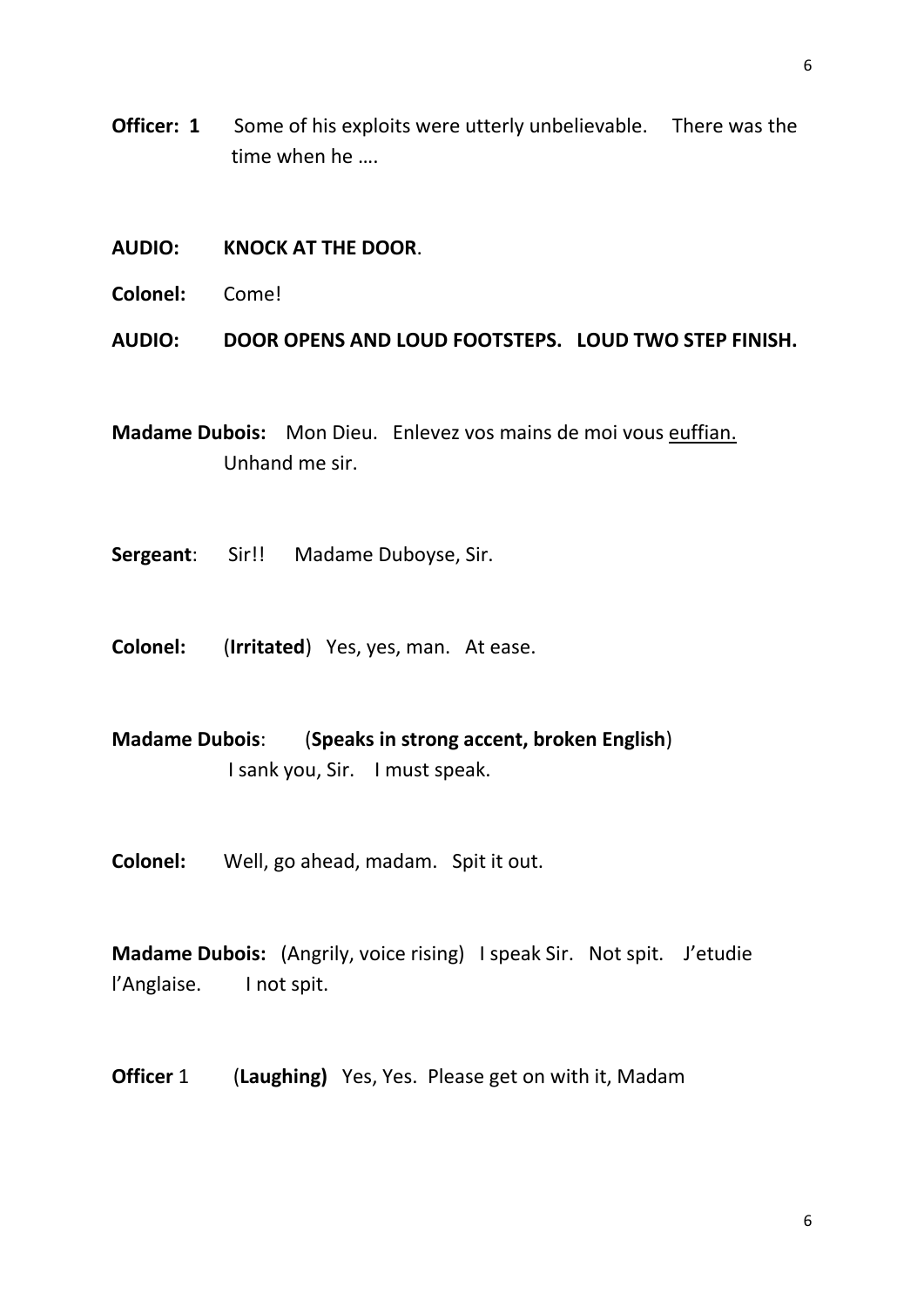**Madame Dubois:** Sir, the village, we are not happy. We are very, very angry. Nous sommes Furieuses.

- **Colonel.** You'll have to speak English. We've been waging war. No time to learn the lingo.
- **Officer**: **2** (**very good French accent**) Pardon Madame, lontement. Just take it slowly.

**Madame Dubois**: (**Shouting, gesticulating)** No German, no kraut in our cemetery. We are proud people. We fight the Germans. Put le criminal in the field. This is good enough. He will do good. Le merde pour les vegetables!!

- **Colonel:** I am sorry, Madame. This man has shot down many of our planes, and killed many good pilots. But he is a gentleman. He is not a common fighter, he has been exceptionally brave.
- **Officer 1:** And he is a Christian, he must be buried in consecrated ground. We gave him a proper burial, a funeral for a hero.

**Madame Dubois**: Bah! You crazy English!

**Officer: 2** I say, Madame. Nouse sommes Australien.

**Madame Dubois:** This man not hero. He bombed our fields, destroyed our crops, killed our people.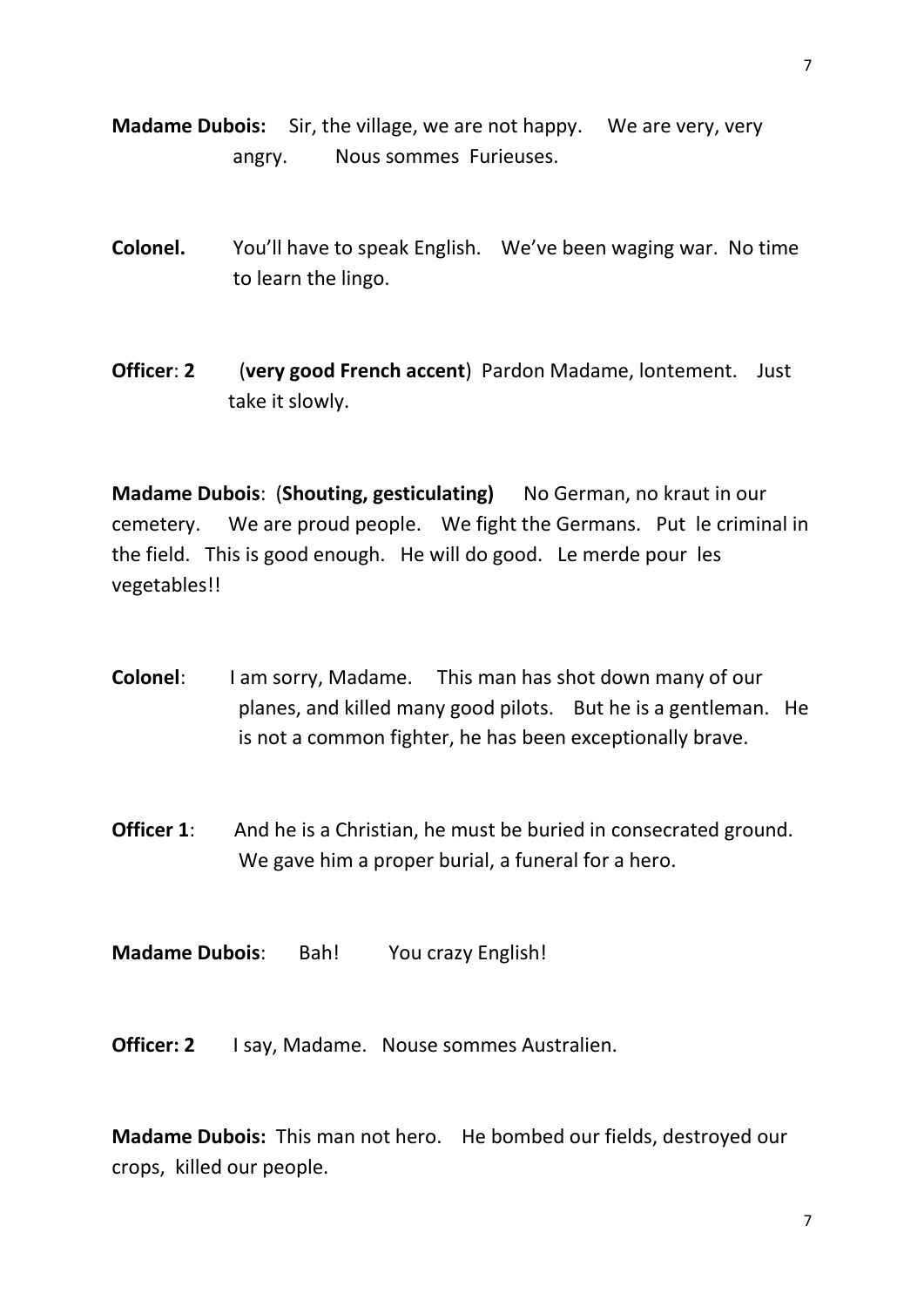**Colonel:** (**Angrily**) He would not have deliberately killed a civilian. I know his background, he is a Gentleman.

**Madame Dubois:** Phfffft. Now I spit, sir! We will not allow. Nous sommes ……… Argh **(Speechless with anger, she mutters in French under her breath**)

### **Officer: 1 (Speaking over Madame as she mutters away)**

Madame, there's no need to take that attitude. We have our standards you know, the Colonel here is just doing his duty.

- **Colonel**: Yes, I 'm sorry, Madame, but there is no more to be said. You can tell the villagers we will punish those responsible for this crime. See Madame Dubois out, Sergeant.
- **Sergeant:** Sir!
- **AUDIO: Two-step salute. Footsteps marching**
- **Sergeant:** This way, Madam.

# **Madame Dubois:** (**Voice fading**) We will get him out. (**Continues muttering in rapid French**). Nous sommes furieuses … nous

**Colonel:** Damned impudence!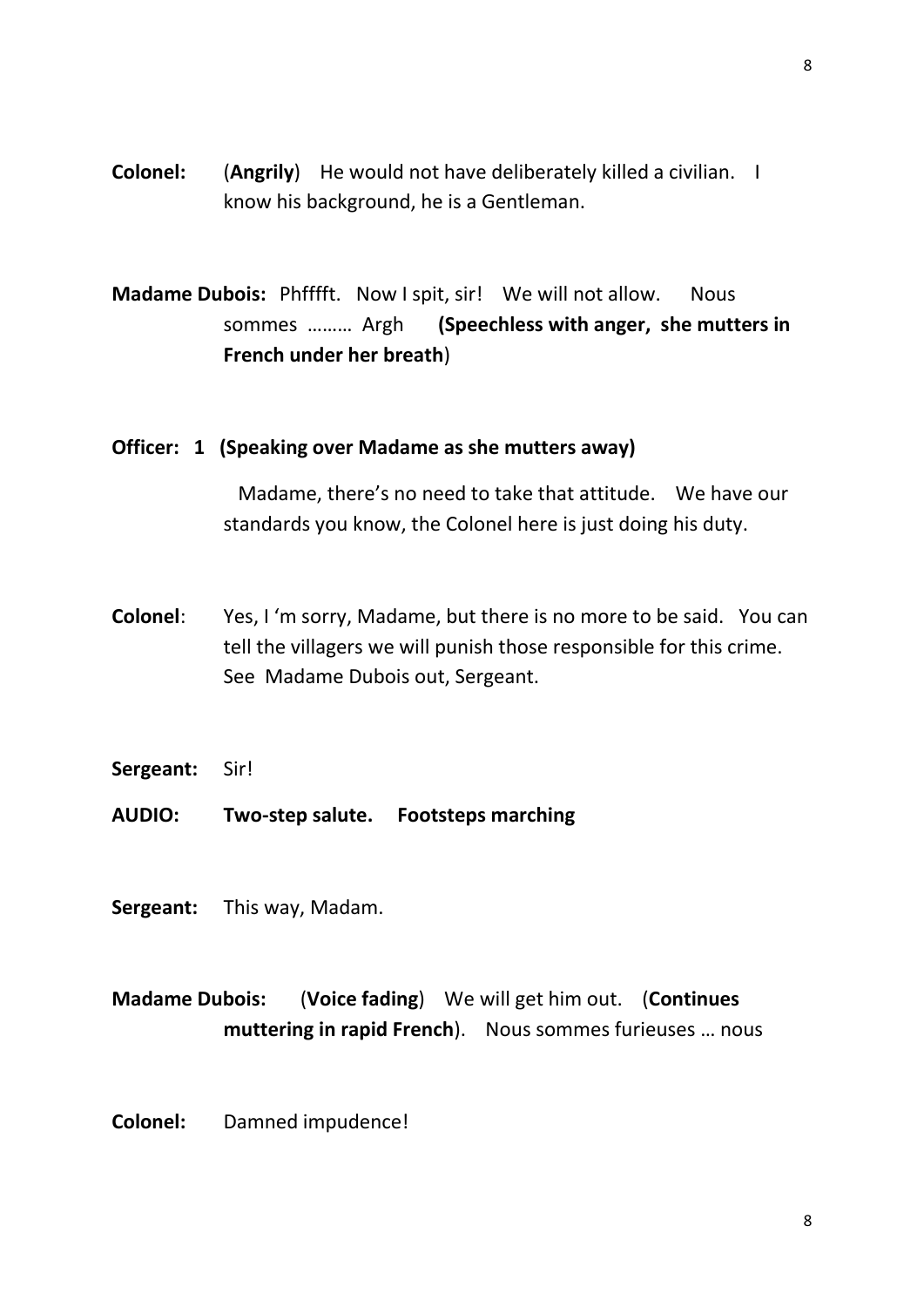**Officer: 1** I'll put a guard on the cemetery, Sir.

- **Colonel:** Very good, very good. By the way, did we arrange for a message to get through to the Bosch.
- **Officer: 2** Yes, Sir, I flew over myself personally and dropped a message on to their airfield. Appropriately worded, of course.
- **Colonel:** Well, we've discharged our obligations.
- **Officer: 1** There's not much left of the Baron's plane though. The locals got to it pretty quickly. And our chaps had a field day too.
- **Colonel**: Make sure some of those souvenirs make their way back to Canberra. After all, we have made our mark in history with our actions in this damnable war.
- **Officer 1:** Australians will be remembered as civilised men of honour.
- **Officer: 2** Yes, Sir. Your decision to bury Baron Von Richtofen with full military honours in the midst of this ongoing war has done wonders for our morale.
- **Officer 1:** Pity the French don't see it this way too.
- **AUDIO: ('Rule Britannia' plays in the background).**